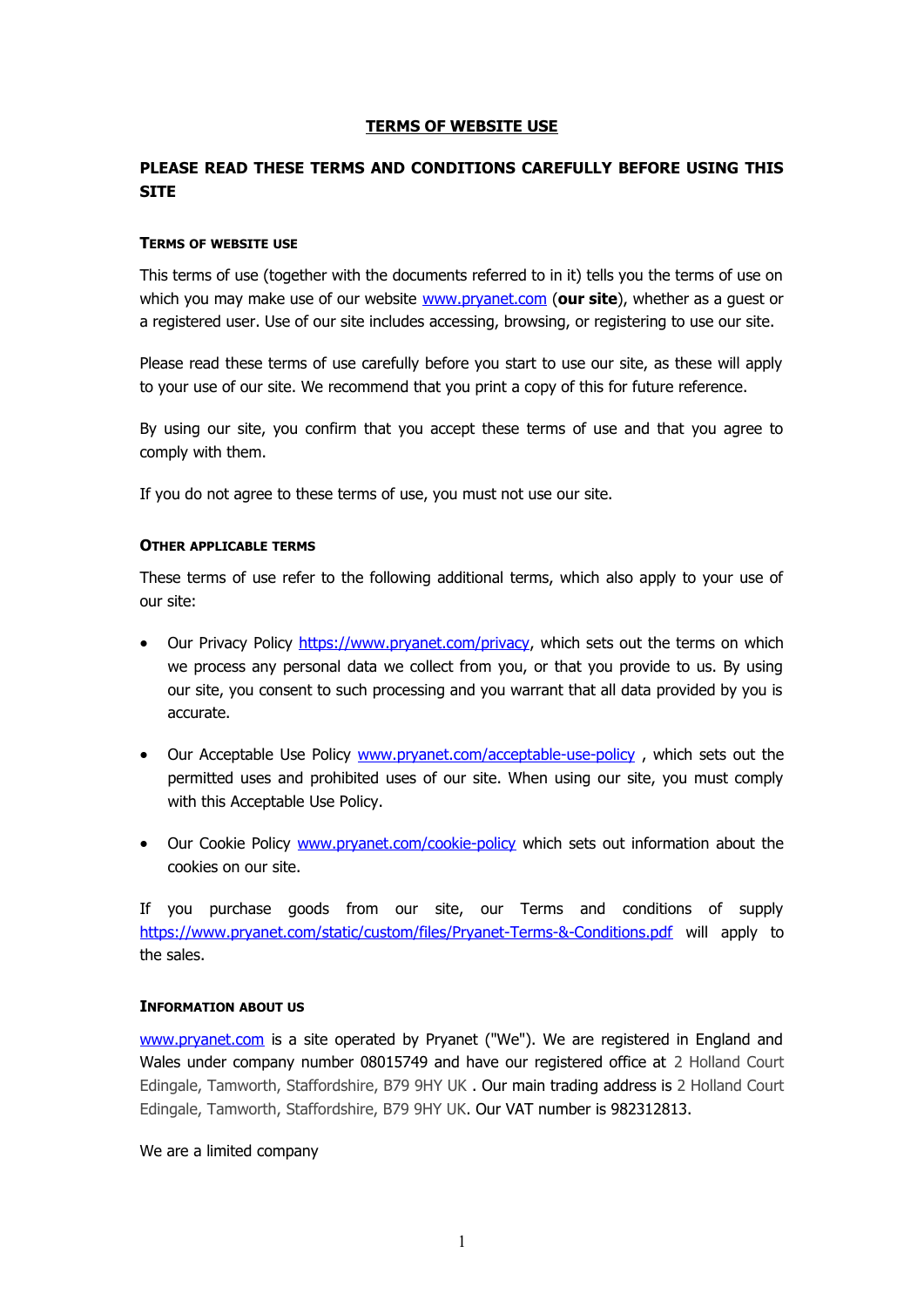#### **CHANGES TO THESE TERMS**

We may revise these terms of use at any time by amending this page.

Please check this page from time to time to take notice of any changes we made, as they are binding on you.

#### **CHANGES TO OUR SITE**

We may update our site from time to time, and may change the content at any time. However, please note that any of the content on our site may be out of date at any given time, and we are under no obligation to update it.

We do not quarantee that our site, or any content on it, will be free from errors or omissions.

#### **ACCESSING OUR SITE**

Our site is made available free of charge.

We do not guarantee that our site, or any content on it, will always be available or be uninterrupted. Access to our site is permitted on a temporary basis. We may suspend, withdraw, discontinue or change all or any part of our site without notice. We will not be liable to you if for any reason our site is unavailable at any time or for any period.

You are responsible for making all arrangements necessary for you to have access to our site.

You are also responsible for ensuring that all persons who access our site through your internet connection are aware of these terms of use and other applicable terms and conditions, and that they comply with them.

Our site is directed to people residing in the United Kingdom. We do not represent that content available on or through our site is appropriate or available in other locations. We may limit the availability of our site or any service or product described on our site to any person or geographic area at any time. If you choose to access our site from outside the United Kingdom, you do so at your own risk.

## **YOUR ACCOUNT AND PASSWORD**

If you choose, or you are provided with, a user identification code, password or any other piece of information as part of our security procedures, you must treat such information as confidential. You must not disclose it to any third party.

We have the right to disable any user identification code or password, whether chosen by you or allocated by us, at any time, if in our reasonable opinion you have failed to comply with any of the provisions of these terms of use.

If you know or suspect that anyone other than you knows your user identification code or password, you must promptly notify us at [abuse@pryanet.com.](mailto:abuse@pryanet.com)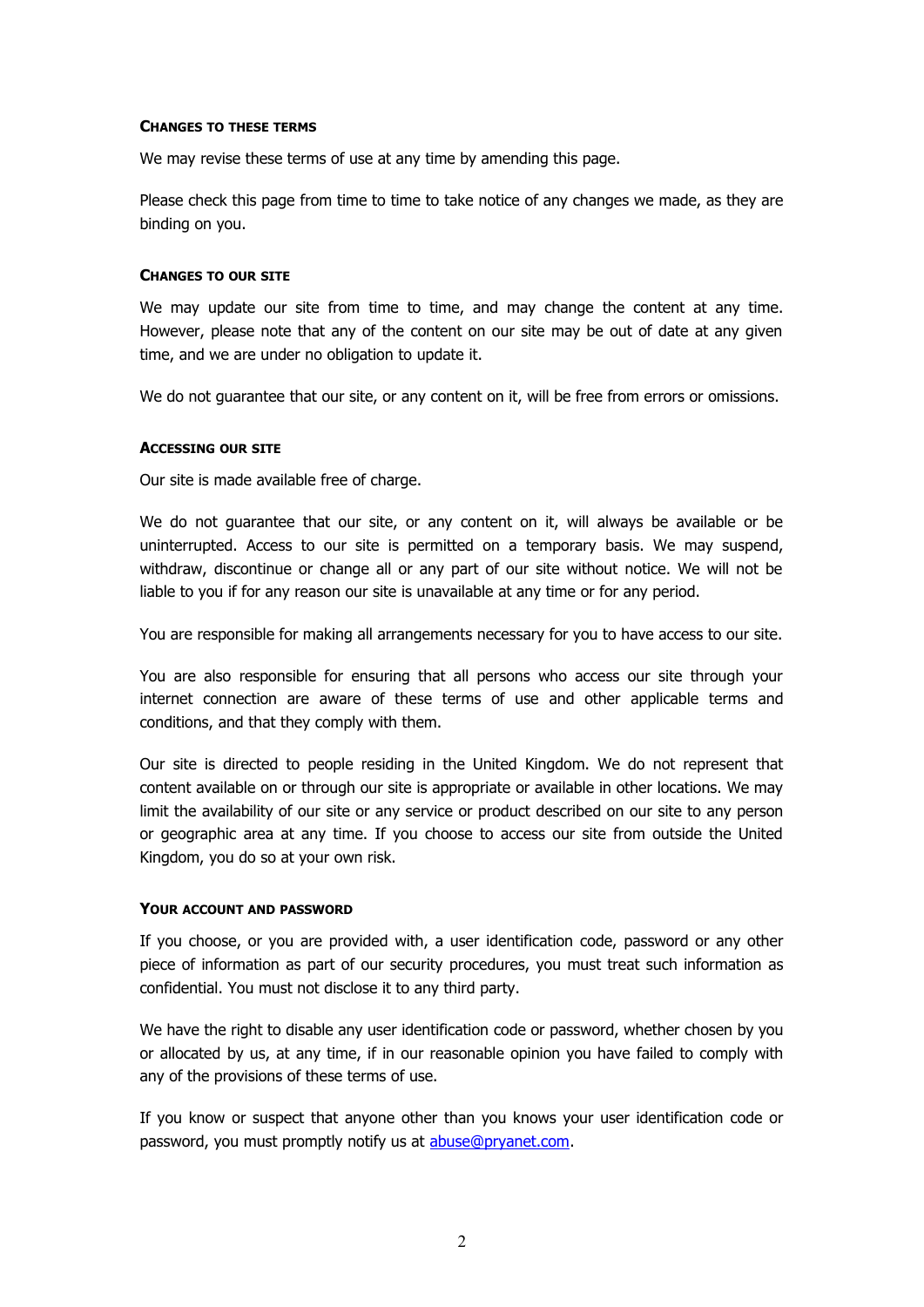#### **INTELLECTUAL PROPERTY RIGHTS**

We are the owner or the licensee of all intellectual property rights in our site, and in the material published on it. Those works are protected by copyright laws and treaties around the world. All such rights are reserved.

You may print off one copy, and may download extracts, of any page(s) from our site for your personal use and you may draw the attention of others within your organisation to content posted on our site.

You must not modify the paper or digital copies of any materials you have printed off or downloaded in any way, and you must not use any illustrations, photographs, video or audio sequences or any graphics separately from any accompanying text.

Our status (and that of any identified contributors) as the authors of content on our site must always be acknowledged.

You must not use any part of the content on our site for commercial purposes without obtaining a licence to do so from us or our licensors.

If you print off, copy or download any part of our site in breach of these terms of use, your right to use our site will cease immediately and you must, at our option, return or destroy any copies of the materials you have made.

#### **NO RELIANCE ON INFORMATION**

The content on our site is provided for general information only. It is not intended to amount to advice on which you should rely. You must obtain professional or specialist advice before taking, or refraining from, any action on the basis of the content on our site.

Although we make reasonable efforts to update the information on our site, we make no representations, warranties or guarantees, whether express or implied, that the content on our site is accurate, complete or up-to-date.

#### **LIMITATION OF OUR LIABILITY**

Nothing in these terms of use excludes or limits our liability for death or personal injury arising from our negligence, or our fraud or fraudulent misrepresentation, or any other liability that cannot be excluded or limited by English law.

To the extent permitted by law, we exclude all conditions, warranties, representations or other terms which may apply to our site or any content on it, whether express or implied.

We will not be liable to any user for any loss or damage, whether in contract, tort (including negligence), breach of statutory duty, or otherwise, even if foreseeable, arising under or in connection with:

· use of, or inability to use, our site; or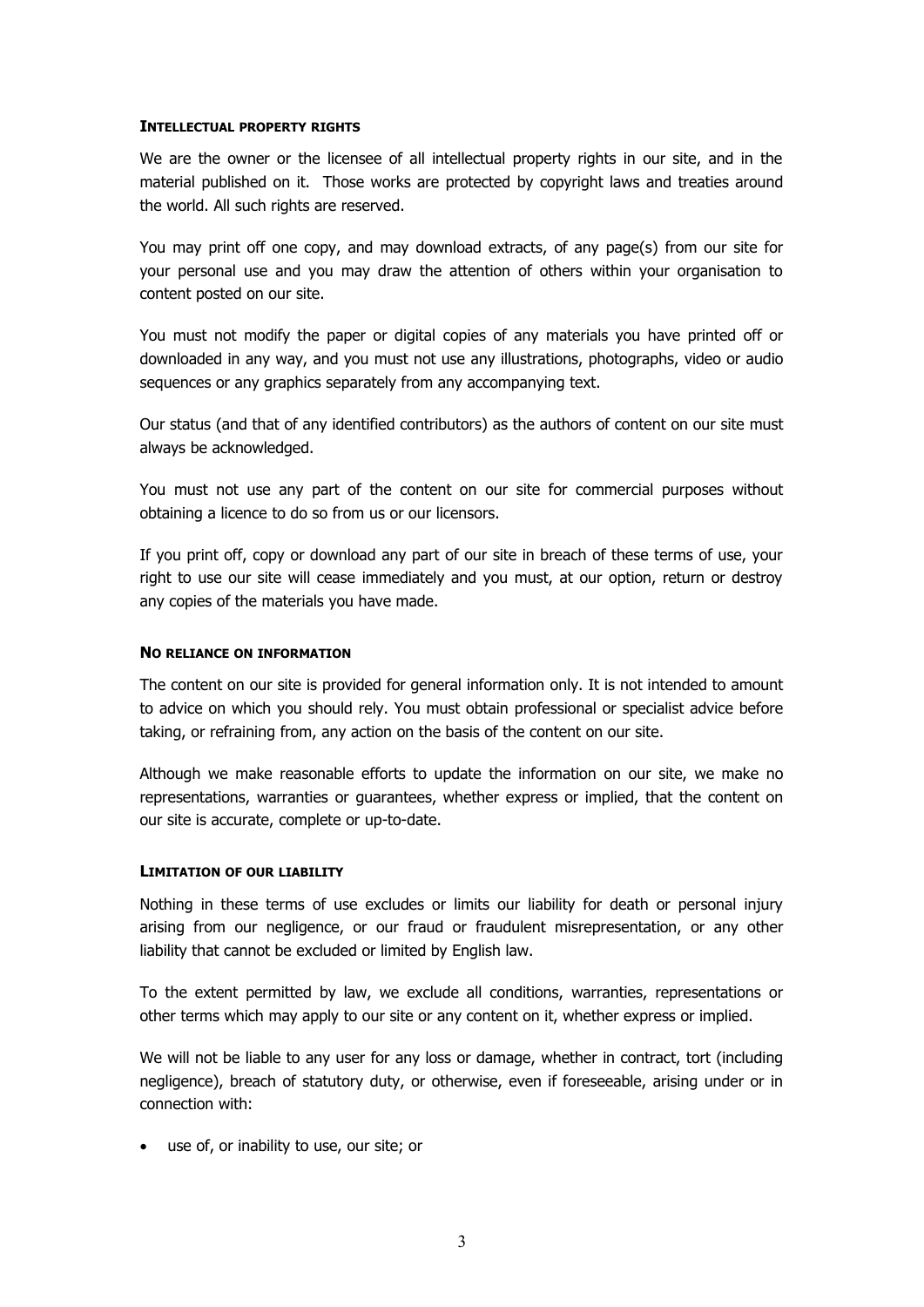· use of or reliance on any content displayed on our site.

If you are a business user, please note that in particular, we will not be liable for:

- loss of profits, sales, business, or revenue;
- · business interruption;
- · loss of anticipated savings;
- loss of business opportunity, goodwill or reputation; or
- · any indirect or consequential loss or damage.

If you are a consumer user, please note that we only provide our site for domestic and private use. You agree not to use our site for any commercial or business purposes, and we have no liability to you for any loss of profit, loss of business, business interruption, or loss of business opportunity.

We will not be liable for any loss or damage caused by a virus, distributed denial-of-service attack, or other technologically harmful material that may infect your computer equipment, computer programs, data or other proprietary material due to your use of our site or to your downloading of any content on it, or on any website linked to it.

We assume no responsibility for the content of websites linked on our site. Such links should not be interpreted as endorsement by us of those linked websites. We will not be liable for any loss or damage that may arise from your use of them.

Different limitations and exclusions of liability will apply to liability arising as a result of the supply of any goods by use to you, which will be set out in our Terms and conditions of supply<https://www.pryanet.com/static/custom/files/Pryanet-Terms-&-Conditions.pdf>

# **UPLOADING CONTENT TO OUR SITE**

Whenever you make use of a feature that allows you to upload content to our site, or to make contact with other users of our site, you must comply with the content standards set out in our Acceptable Use Policy [INSERT AS LINK TO ACCEPTABLE USE POLICY].

You warrant that any such contribution does comply with those standards, and you will be liable to us and indemnify us for any breach of that warranty. [If you are a consumer user, this means you will be responsible for any loss or damage we suffer as a result of your breach of warranty.]

Any content you upload to our site will be considered non-confidential and non-proprietary. You retain all of your ownership rights in your content, but you are required to grant us [and other users of the Site] a limited licence to use, store and copy that content and to distribute and make it available to third parties. The rights you license to us are described in the next paragraph (Rights you licence).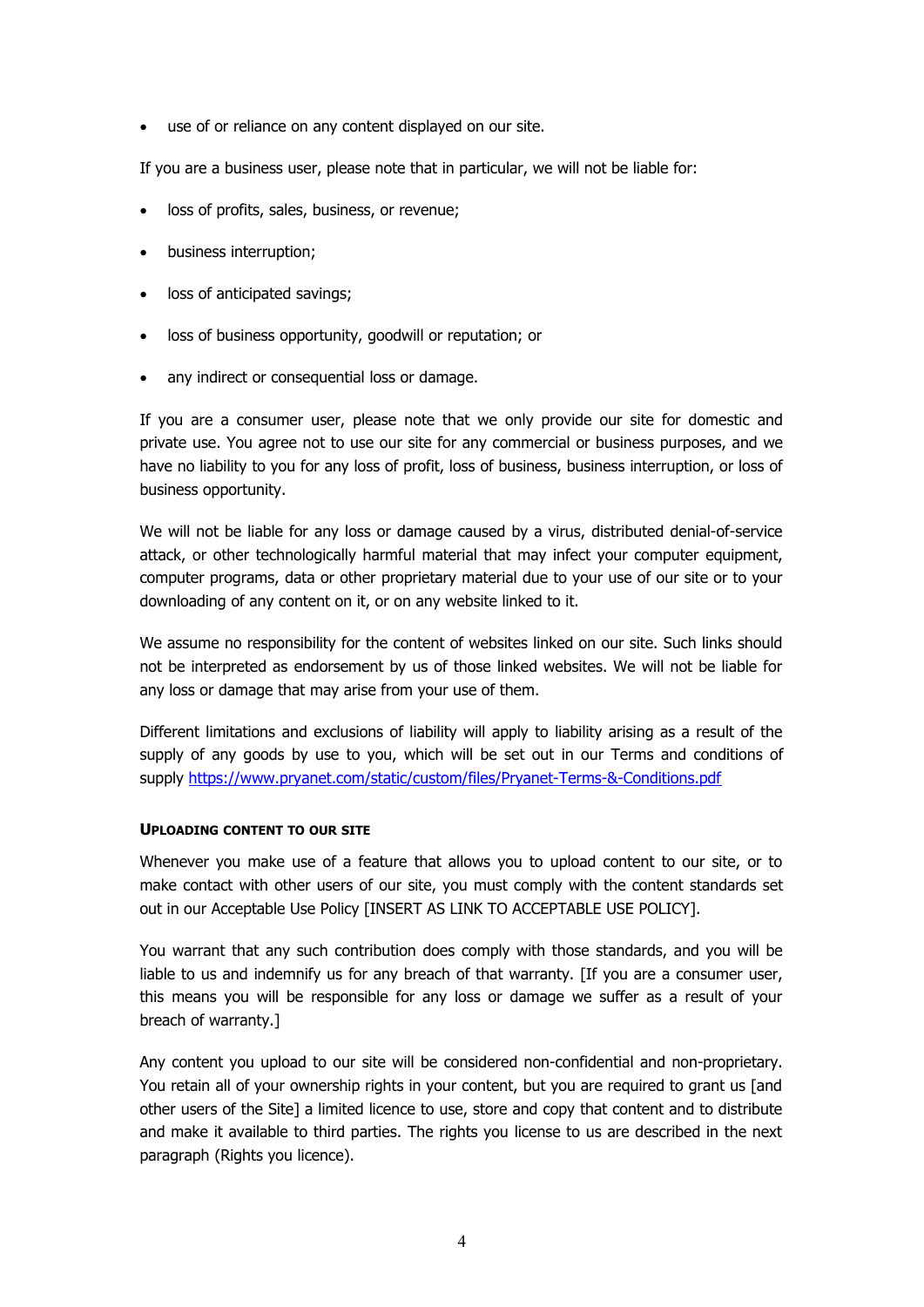We also have the right to disclose your identity to any third party who is claiming that any content posted or uploaded by you to our site constitutes a violation of their intellectual property rights, or of their right to privacy.

We will not be responsible, or liable to any third party, for the content or accuracy of any content posted by you or any other user of our site.

We have the right to remove any posting you make on our site if, in our opinion, your post does not comply with the content standards set out in our Acceptable Use Policy [www.pryanet.com/acceptable-use-policy.](http://www.pryanet.com/acceptable-use-policy)

The views expressed by other users on our site do not represent our views or values.

You are solely responsible for securing and backing up your content.

## **RIGHTS YOU LICENCE**

When you upload or post content to our site, you grant the following licenses:

- · A worldwide, non-exclusive, royalty-free, transferable licence to use, reproduce, distribute, prepare derivative works of, display, and perform that content in connection with the services provided by our site and across different media and to promote the site or services; and
- · A worldwide, non-exclusive, royalty-free, transferable licence to allow third parties to use the content for their purposes.

We will only ever use your materials to carry out your instructions to us  $-$  unless, very exceptionally, a court or other regulator orders us to disclose them.

## **VIRUSES**

We do not guarantee that our site will be secure or free from bugs or viruses.

You are responsible for configuring your information technology, computer programmes and platform in order to access our site. You should use your own virus protection software.

You must not misuse our site by knowingly introducing viruses, trojans, worms, logic bombs or other material which is malicious or technologically harmful. You must not attempt to gain unauthorised access to our site, the server on which our site is stored or any server, computer or database connected to our site. You must not attack our site via a denial-ofservice attack or a distributed denial-of service attack. By breaching this provision, you would commit a criminal offence under the Computer Misuse Act 1990. We will report any such breach to the relevant law enforcement authorities and we will co-operate with those authorities by disclosing your identity to them. In the event of such a breach, your right to use our site will cease immediately.

## **LINKING TO OUR SITE**